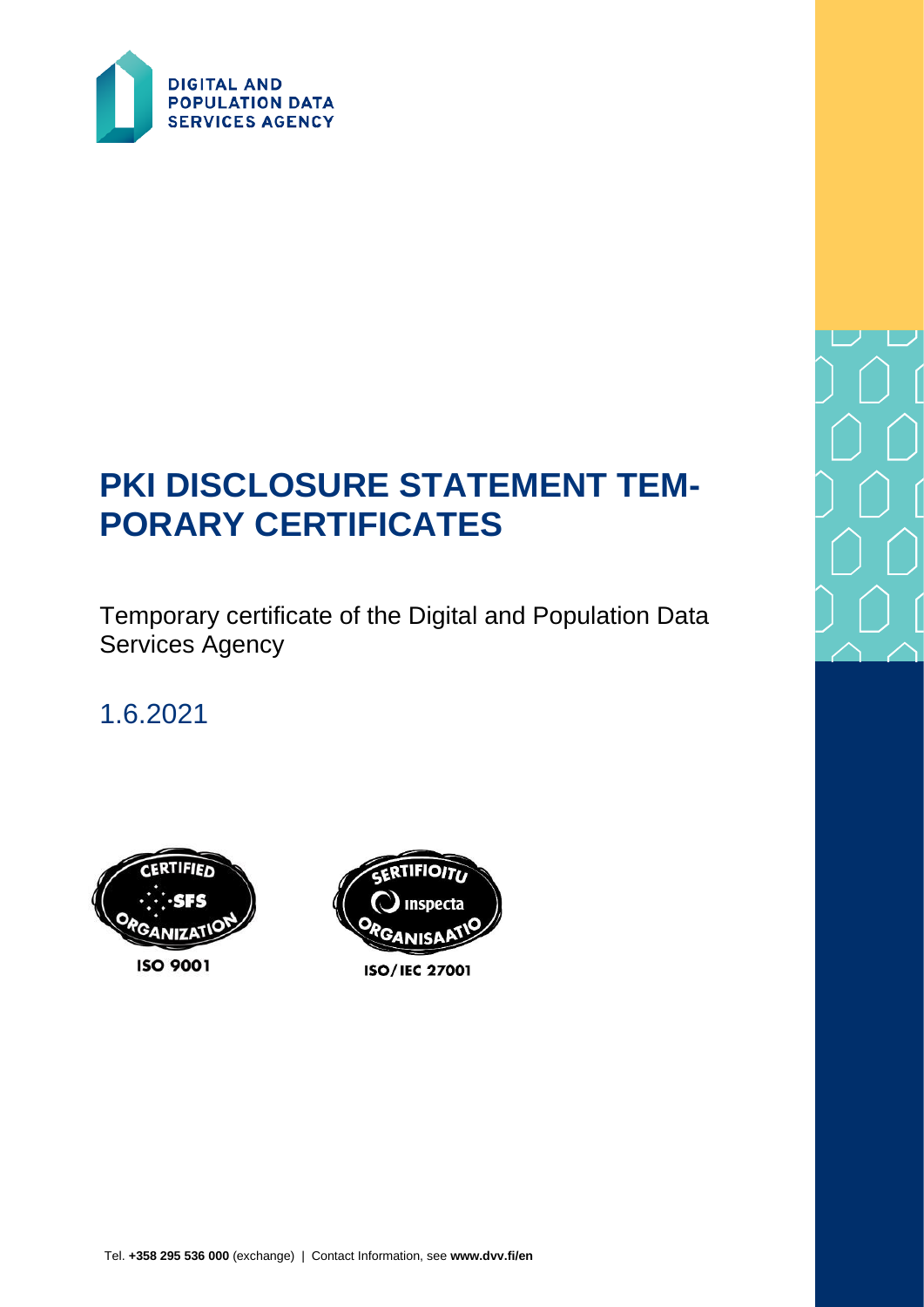

| <b>Document management</b> |                     |  |  |
|----------------------------|---------------------|--|--|
| Owner                      |                     |  |  |
| Prepared by                | <b>Ville Aarnio</b> |  |  |
| Inspected by               |                     |  |  |
| Approved by                | Mikko Pitkänen      |  |  |

| <b>Version control</b> |                    |             |  |
|------------------------|--------------------|-------------|--|
| version no.            | what has been done | date/person |  |
| $v$ 1.0                | Version 1.0        | 1.6.2021/VA |  |
|                        |                    |             |  |

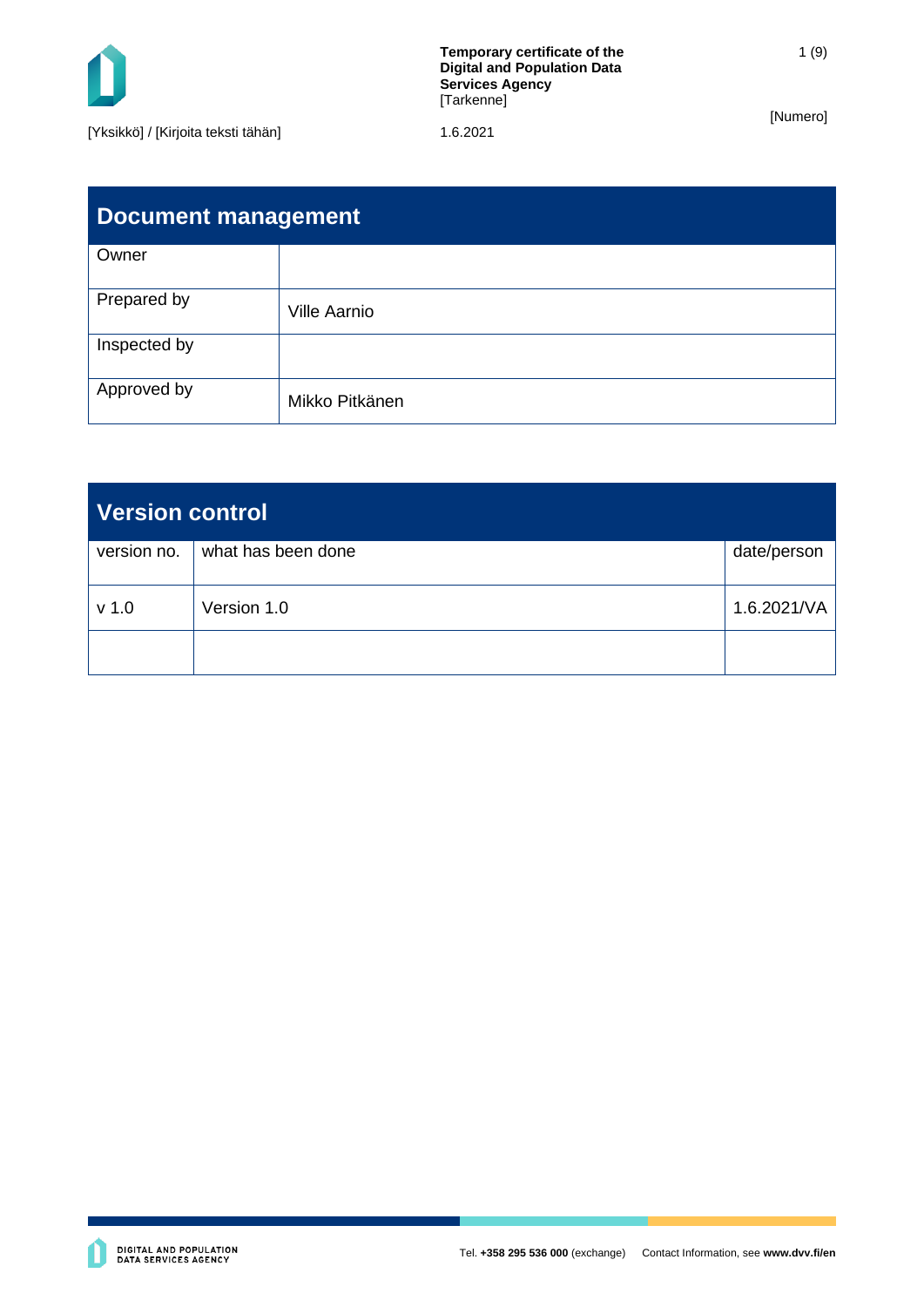

## **Table of contents**

| $\mathbf 1$    |      |                                                                                   |  |
|----------------|------|-----------------------------------------------------------------------------------|--|
| $\overline{2}$ |      |                                                                                   |  |
|                | 2.1  |                                                                                   |  |
|                | 2.2  |                                                                                   |  |
|                | 2.3  |                                                                                   |  |
|                | 2.4  |                                                                                   |  |
|                | 2.5  | Obligations of the trusting party concerning the verification of the certificate5 |  |
|                | 2.6  |                                                                                   |  |
|                | 2.7  | Applicable agreements, certification practice statement and certificate policy 6  |  |
|                | 2.8  |                                                                                   |  |
|                | 2.9  |                                                                                   |  |
|                | 2.10 |                                                                                   |  |
|                | 2.11 |                                                                                   |  |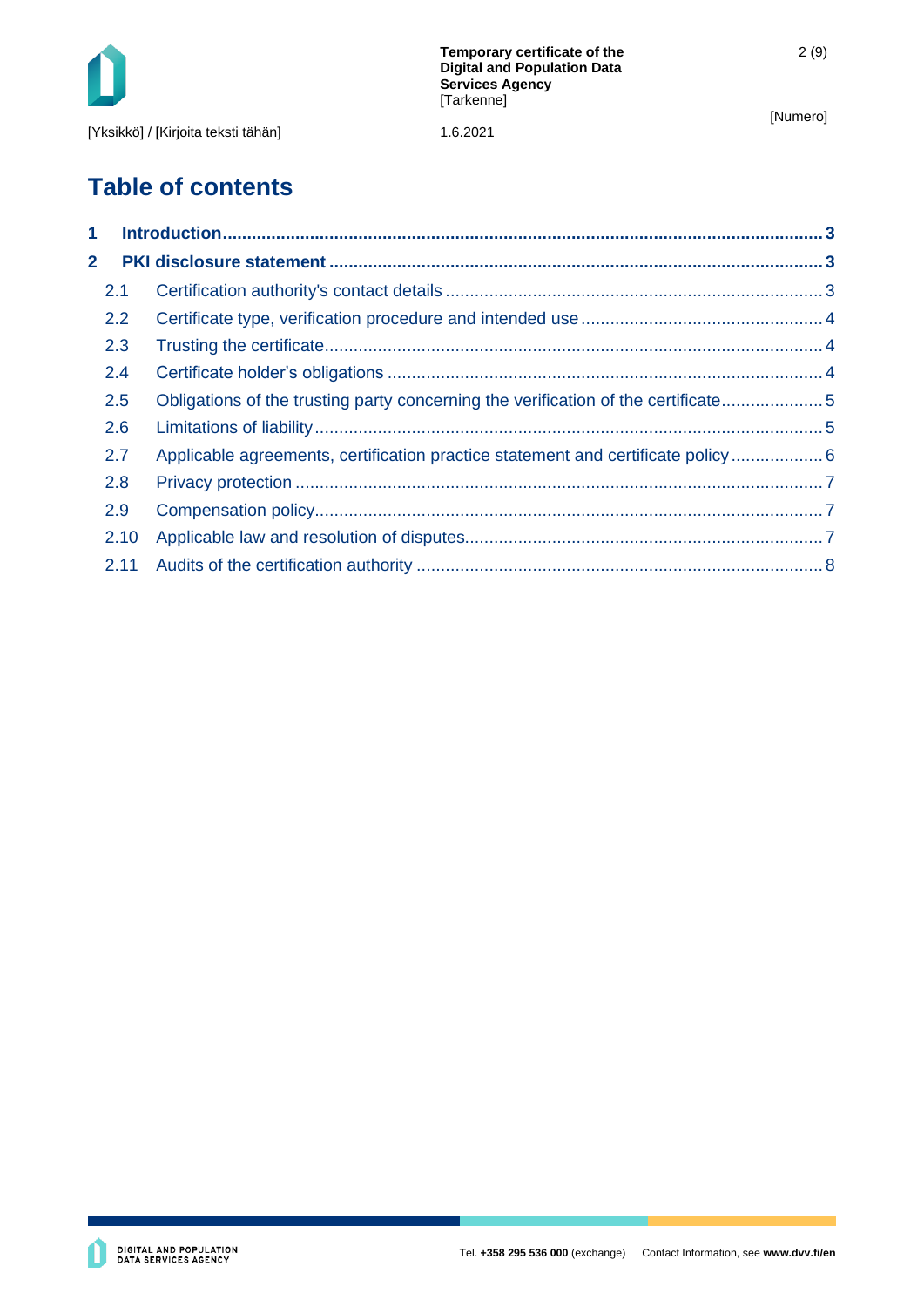

### **PKI DISCLOSURE STATEMENT TEMPORARY CERTIFICATES**

### <span id="page-3-0"></span>**1 Introduction**

This document provides a general description of the practices applied by the certification authority and the terms and conditions governing the use of the temporary certificate and the restrictions on its use.

This document contains references to the following documents:

Certificate policy for temporary certificate of the Digital and Population Data Services Agency

OID:1.2.246.517.1.10.304 and 1.2.246.517.1.10.354

Certification practice statement for temporary certificate

OID: 1.2.246.517.1.10.304.1 and 1.2.246.517.1.10.354

and

Certification practice statement for temporary certificate for social welfare and health care personnel and actors

OID 1.2.246.517.1.10.304.2 and 1.2.246.517.1.10.354.2

#### <span id="page-3-1"></span>**2 PKI disclosure statement**

#### <span id="page-3-2"></span>**2.1 Certification authority's contact details**

#### **Digital and Population Data Services Agency**

| P.O. Box 123 (Lintulahdenkuja 2) | Tel. +358 295 535 001 |
|----------------------------------|-----------------------|
| 00531 Helsinki                   | Fax. +358 9 876 4369  |
| Business ID: 0245437-2           | kirjaamo@dvv.fi       |

#### **Digital and Population Data Services Agency (DPDSA) Certificate Services**

P.O. Box 123

FI-00531 Helsinki

[www.fineid.fi](http://www.fineid.fi/)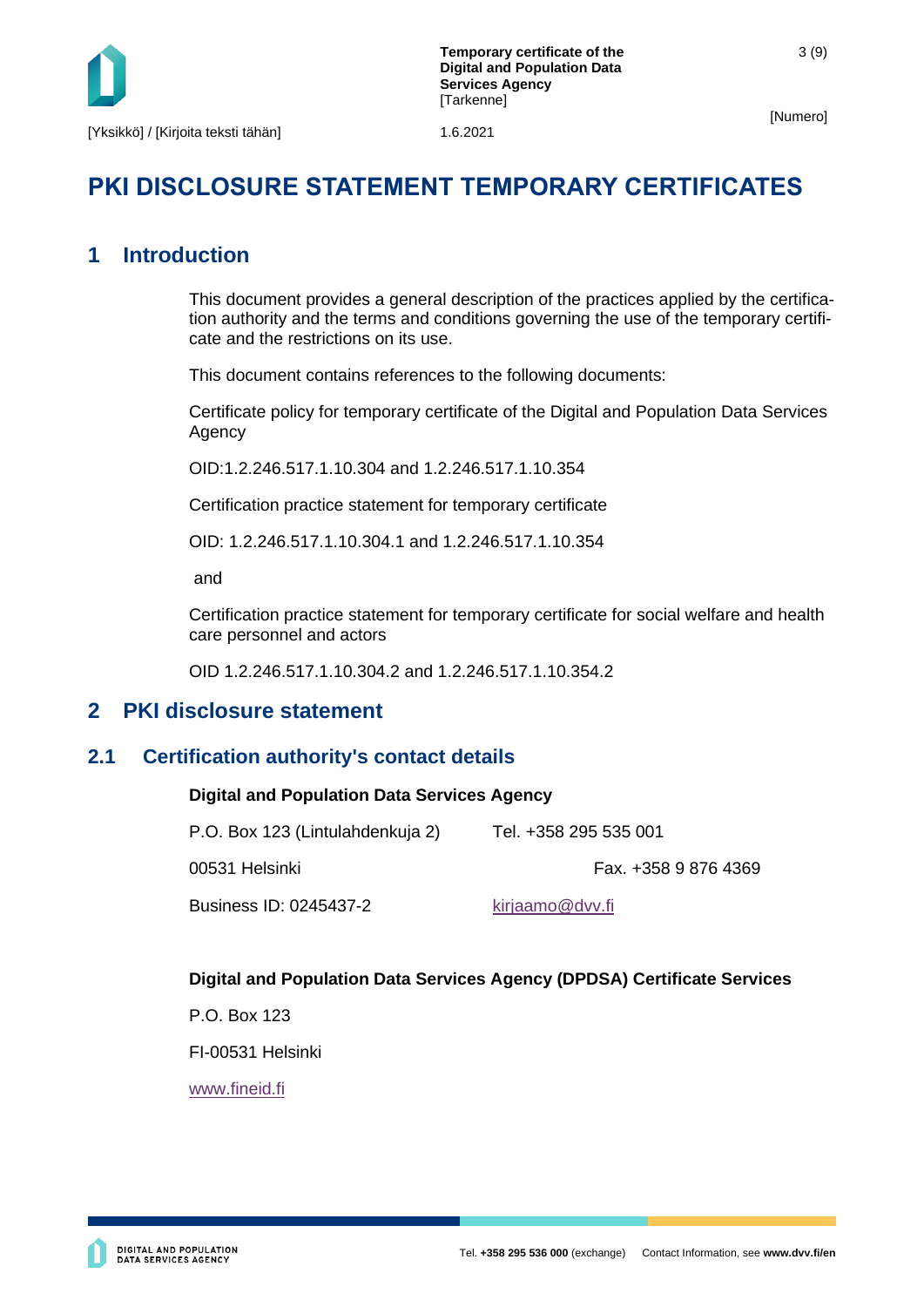

#### <span id="page-4-0"></span>**2.2 Certificate type, verification procedure and intended use**

A temporary certificate is a certificate that supports the use of the organisation certificate issued by the Digital and Population Data Services Agency, OID: 1.2.246.517.1.10.303 and 1.2.246.517.1.10.353.

Applications for a temporary certificate are made in person by visiting the registration authority's registration point.

When an application for the certificate is submitted, the registration authority must verify the identity of the certificate applicant from a valid document issued by the police. These are: the identity card issued after 1 March 1999, the passport and the driving licence that has been issued after 1 October 1990. Other acceptable forms of identity are: a valid passport or identity card issued by an official government agency of an EEA member state, Switzerland or San Marino, a valid driving licence issued by an official government agency of an EEA member state after 1 October 1990, or a valid passport issued by an official government agency of another state. The method of identification is entered on the application form and confirmed by signature by the registration clerk.

Temporary certificates can be used for personal authentication and encryption, or alternatively for personal authentication and encryption, as well as electronic signing. The certificate can be used without limitation according to its purpose in administrative applications and services and those provided by private organisations.

#### <span id="page-4-1"></span>**2.3 Trusting the certificate**

The intended use of the certificate is specified in the certificate policy and certification practice statement of each certificate type and in the certificate holder's instructions. The certificate may only be used for the intended purpose. The trusting party must verify the integrity of the certificate chain and that the certificate is valid and that it does not appear on a revocation list. The party trusting the certificate must check the certificates from the revocation list or the OCSP service. The certificate status data can also be verified from the OCSP service. The trusting party cannot fully trust the certificate if the validity of the certificate has not been verified from the OSCP service or the revocation list.

#### <span id="page-4-2"></span>**2.4 Certificate holder's obligations**

- The intended use of the certificate is defined in the certificate policy and certification practice statement of each certificate type and in the certificate holder's instructions. The certificate may only be used in accordance with its intended purpose for personal authentication and encryption or alternatively, for personal authentication, encryption and electronic signature.
- The certificate holder is responsible for ensuring that the data submitted for the application of the certificate are correct.
- Liability for the use of the replacement card and for the legal actions taken with it and their financial consequences rests with the certificate holder. With respect to a certificate, the provisions of the Act on Strong Electronic Identification and Trust Services (617/2009) apply. If the certificate holder is a social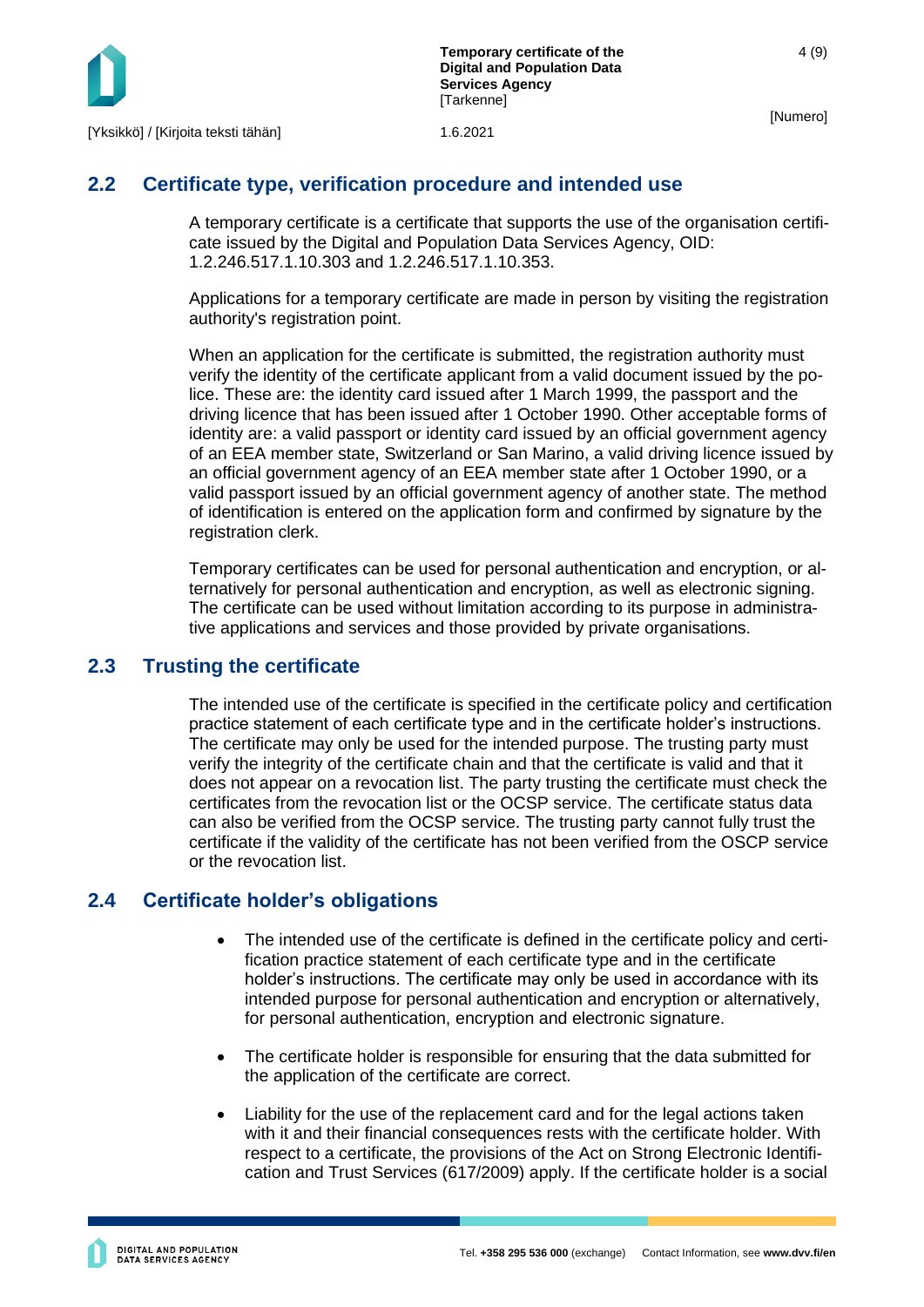5 (9)

welfare and health care employee or a social welfare and health care actor, the certificate must also be in accordance with the provisions contained in the Act on the Electronic Processing of Client Data in Social and Health Care (159/2007) and the Act on Electronic Prescriptions (61/2007) and the provisions and requirements issued under them.

- The certificate holder must keep his/her private key and the PIN code required for using it separately from each other and aim to prevent the loss, alteration or unauthorised use of the private key and to ensure that it cannot be accessed by third parties. Transferring the replacement card or disclosing the PIN code to a third party, for example by lending, releases the certification authority and the trusting party from any liability arising from the use of the card.
- The replacement card must be handled and protected with the same care as other similar cards or documents, such as credit cards, driving licence or passport. Personal card access codes must be kept physically separate from the replacement card.

#### <span id="page-5-0"></span>**2.5 Obligations of the trusting party concerning the verification of the certificate**

If a party trusting the certificate copies the revocation list from a directory, it must verify the genuineness of the revocation list by checking the electronic signature of the revocation list. The validity period of the revocation list must also be checked.

If the most recent revocation list cannot be retrieved from the directory because of hardware or directory service malfunction, the certificate should not be approved if the validity period of the last retrieved revocation list has expired. All certificate approvals after the validity period are at the risk of the party trusting the certificate.

#### <span id="page-5-1"></span>**2.6 Limitations of liability**

The Digital and Population Data Services Agency is bound by the regulations conformant to the Act on Strong Electronic Identification and Trust Services (617/2009) and, where applicable, to the Tort Liability Act (412/1974).

The Digital and Population Data Services Agency is not liable for damage caused by the disclosure of a PIN code or a certificate holder's private key unless the disclosure is the direct result of the Digital and Population Data Services Agency's actions.

The maximum extent of Digital and Population Data Services Agency's liability to the certificate holder and a party trusting the certificate is for direct damage incurred, if the damage is the result of the Digital and Population Data Services Agency's direct actions, however at most 15% of the amount of certificate invoicing for the client organisation in question for the preceding 3 months (share payable to DPDSA).

The Digital and Population Data Services Agency is not liable for indirect or consequential damage caused to the replacement card holder. Neither is the Digital and Population Data Services Agency liable for the indirect or consequential damage incurred by a party trusting the certificate or the replacement card holder.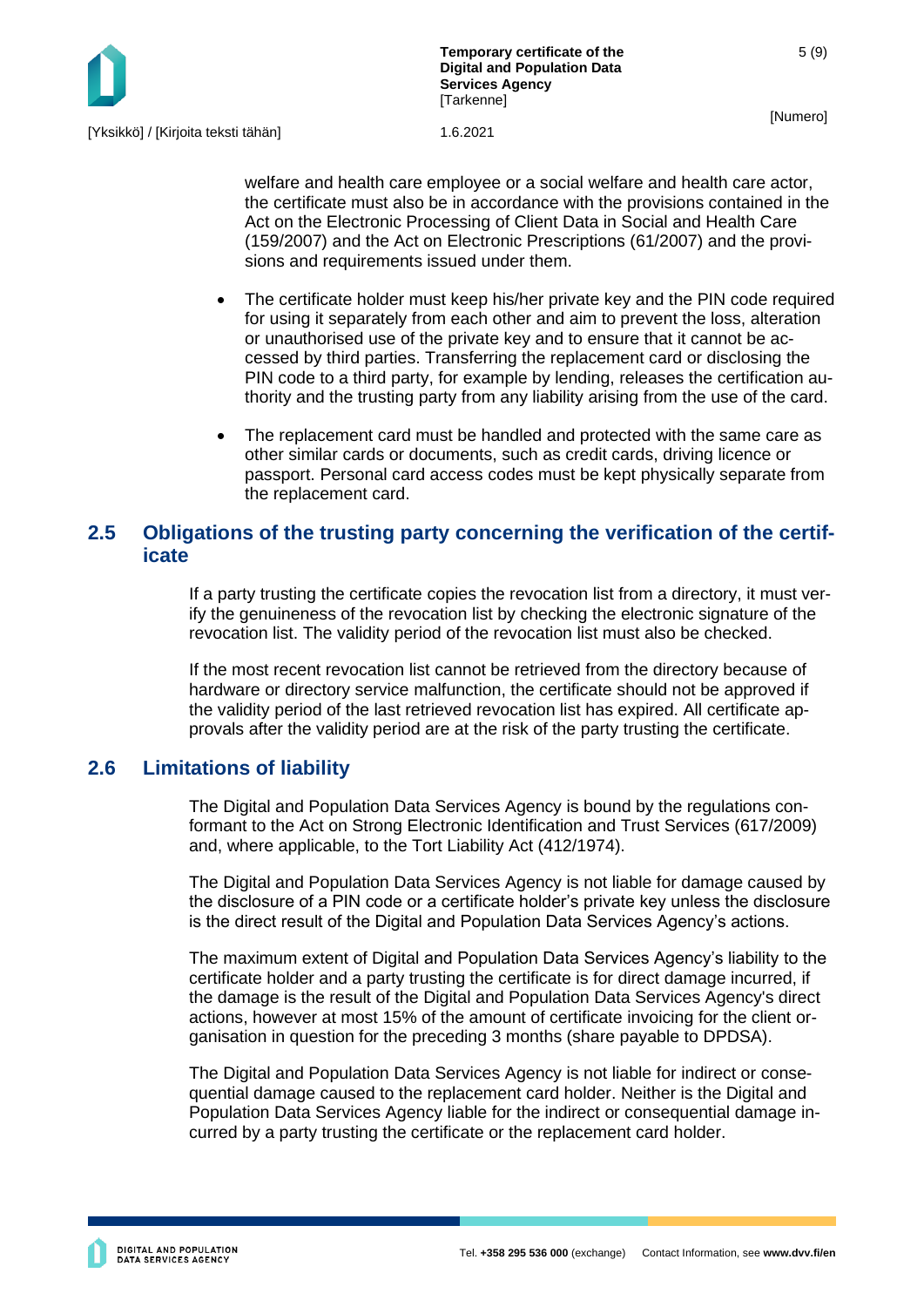

6 (9)

The Digital and Population Data Services Agency is not responsible for the operation of public telecommunication connections or data networks, such as the Internet, or for the inability to execute a legal transaction because of the non-functionality of a device or card reader software used by the card holder or for the use of the card in contradiction to its intended use.

The certification authority has the right to interrupt the service for changes or maintenance. Changes to or maintenance of the revocation list will be announced in advance.

The certification authority has the right to develop the certificate service. A certificate holder or a party trusting a certificate must bear their own expenses thus incurred, and the certification authority is not liable to compensate the certificate holder or a party trusting the certificate for any expenses caused by the certification authority's development work.

The certification authority is not liable for errors in the online service or applications intended for end users and based on a certificate or any expenses arising from them.

The certificate holder's liability for the use of the certificate ends when he/she has notified the registration authority of the certificate holder's organisation on the need to revoke the certificate and upon receiving a notice of the receipt of the revocation request. In order to terminate liability, the revocation request must be made immediately upon noticing the reason for the request.

#### <span id="page-6-0"></span>**2.7 Applicable agreements, certification practice statement and certificate policy**

The rights and obligations of a certificate applicant are specified in the application document and general instructions for use, which comprise an agreement concluded with the certificate applicant. The application document contains the information on the rights and obligations of both parties. The application document and instructions for use clearly state that the applicant for temporary certificate, with his/her signature, approves the correctness of the information provided and the creation of the certificate. At the same time, the applicant accepts the rules and terms pertaining to the use of the temporary certificate and undertakes to store the temporary certificate and its PIN code with care and to report any misuse or lost card.

An agreement has been concluded between the certification authority, registration authority, card manufacturer and other vendors that produce parts for the certificate services, indisputably specifying the rights, liabilities and obligations of each party.

By issuing the temporary certificate, the certification authority also approves the application for certificate.

The Digital and Population Data Services Agency will prepare a separate certification practice statement for each certificate type that it has issued. The certification practice statement refers to the certificate policy document, which serves as a more general set of rules and guidelines describing the certificate type and that is common to all temporary certificates, irrespective of the technical instrument in which the certificate is placed.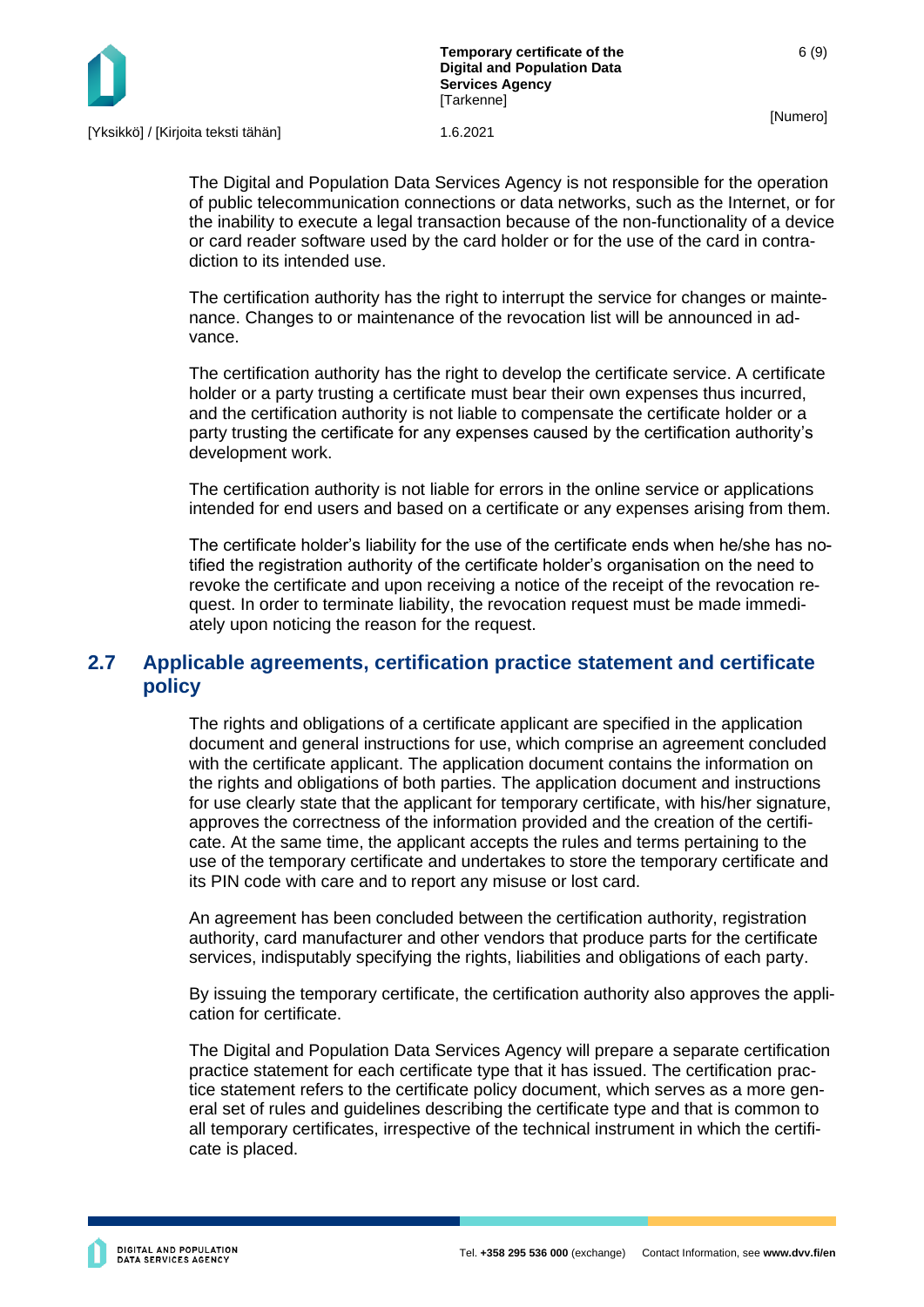

7 (9)

The Digital and Population Data Services Agency publishes a certificate policy and a certification practice statement for the certificates that it has issued. The certificate policy contains a description of the procedures, terms and conditions, allocation of responsibilities and other matters related to the use of the certificate. The certification practice statement describes in more detail how the certificate policy is applied on different technical platforms.

The certificate policy and the certification practice statement are available at [www.fin](http://www.fineid.fi/)[eid.fi.](http://www.fineid.fi/)

#### <span id="page-7-0"></span>**2.8 Privacy protection**

The certification authority and the registration authority observe the good data processing practice and data protection provisions when processing the personal data of the certificate holders. Special attention is paid to the handling of personal data, and the Digital and Population Data Services Agency has published a specific set of procedures for the provision of certificate services in accordance with the Personal Data Act.

#### <span id="page-7-1"></span>**2.9 Compensation policy**

The Digital and Population Data Services Agency is bound by the regulations conformant to the Act on Strong Electronic Identification and Trust Services (617/2009) and, where applicable, to the Tort Liability Act (412/1974).

The maximum extent of the Digital and Population Data Services Agency's liability to the certificate holder and a party trusting the certificate is for direct damage incurred, if the damage is the result of Digital and Population Data Services Agency's direct actions, however at most 15% of the amount of certificate invoicing for the client organisation in question for the preceding 3 months (share payable to DPDSA).

#### <span id="page-7-2"></span>**2.10 Applicable law and resolution of disputes**

Provisions on the certificates issued by the Digital and Population Data Services Agency are contained in the Act on the Population Information System and the Certificate Services of the Digital and Population Data Services Agency (304/2019).

The Digital and Population Data Services Agency is bound by the regulations conformant to the Act on Strong Electronic Identification and Trust Services (617/2009) and, where applicable, to the Tort Liability Act (412/1974). In accordance with the Act on Electronic Services and Communication in the Public Sector, certificates can be used in all communication with public administration.

The identification service providers are supervised by the Finnish Transport and Communications Agency.

Temporary certificates have been created in accordance with the procedures laid down in the Act on the Population Information System and the Certificate Services of the Digital and Population Data Services Agency, the Act on Strong Electronic Identification and Trust Services, the certificate policy and the certification practice statement and in accordance with the data provided by the certificate applicant. If the temporary certificate has been created for social welfare and health care personnel or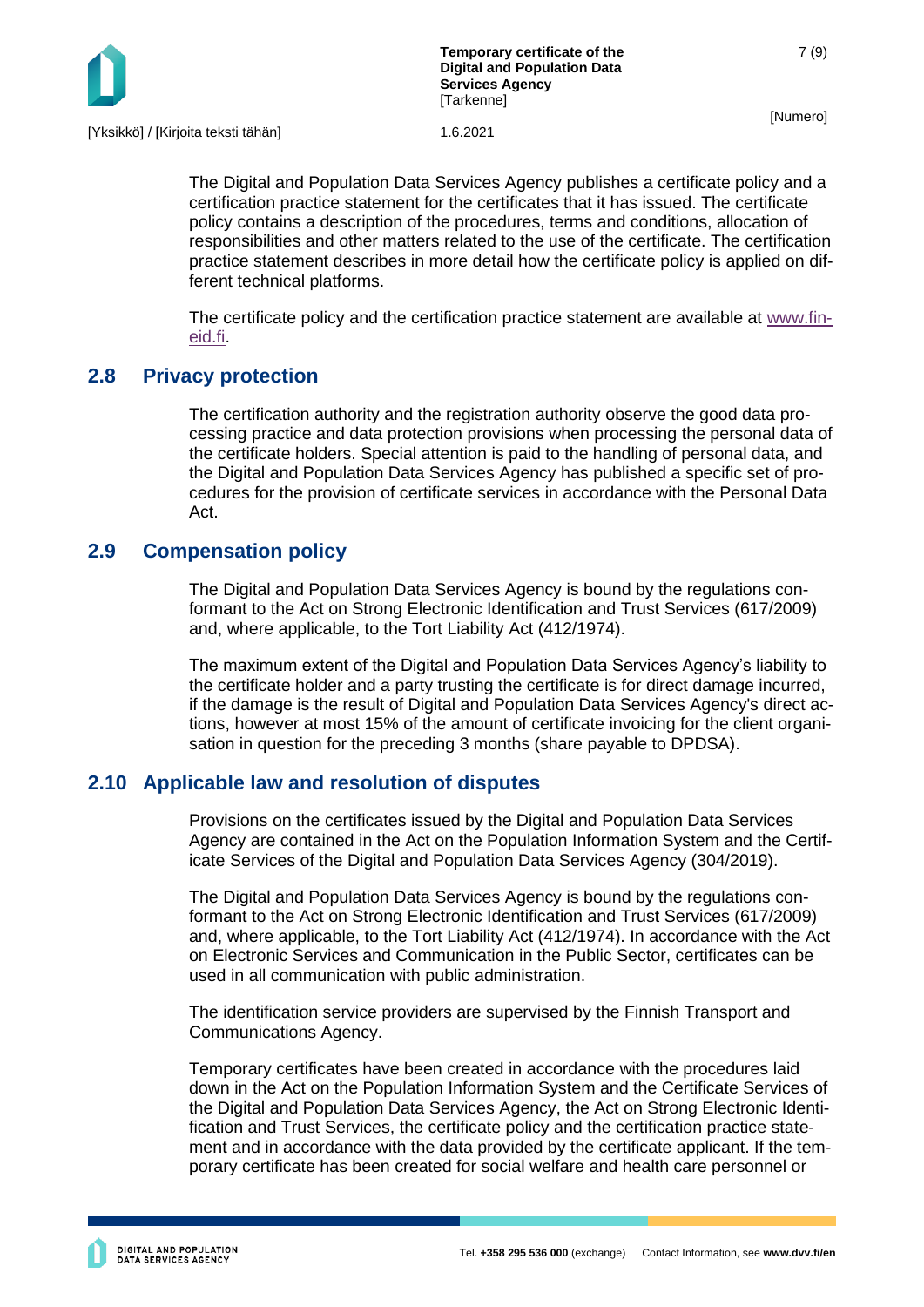

social welfare and health care actors, the provisions contained in the Act on the Electronic Processing of Client Data in Social and Health Care (159/2007) and the Act on Electronic Prescriptions (61/2007) and the regulations and requirements issued under them are also observed.

In addition, the Digital and Population Data Services Agency has also acted as a statutory certification authority for health care since 1 December 2010 and as a statutory certification authority for social welfare since 1 April 2015 following the amendment of the Act on the Electronic Processing of Client Data in Social and Health Care (159/2007), the Act on Electronic Prescriptions (61/2007) and the Act on the Population Information System and the Certificate Services of the Digital and Population Data Services Agency (304/2019). The Digital and Population Data Services Agency Certificate Service unit is responsible for the agency's certification activities.

#### <span id="page-8-0"></span>**2.11 Audits of the certification authority**

Finnish Transport and Communications Agency (Traficom), which supervises the providers of identification services, may audit the operation of an identification service provider under the prerequisites set forth in the Act on Strong Electronic Identification and Trust Services. The Digital and Population Data Services Agency has the right to audit its technical suppliers in accordance with the audit procedure specified in the technical supply agreement in question. The audit is carried out at least once a year and at the start of each new contract period.

The audit is carried out to determine the technical supplier's compliance with the agreement, taking into account the requirements of information security management standards. Technical suppliers are generally assessed on the basis of the ISO/IEC 27001 standard, the Digital and Population Data Services Agency's information security policy or technical supply agreements.

The audit is carried out by the Digital and Population Data Services Agency's Head of Information Management or an external auditor commissioned by the Digital and Population Data Services Agency, who specialises in auditing technical vendors pertaining to certificate services. In the audit, consideration is given to the implementation of the eight areas of information security. Audited information security properties include confidentiality, integrity and availability.

In the audit, the policy and the application instructions are compared with the operations of the entire certificate organisation and system. The Digital and Population Data Services Agency is responsible for ensuring the uniformity of the application instructions with the certificate policy.